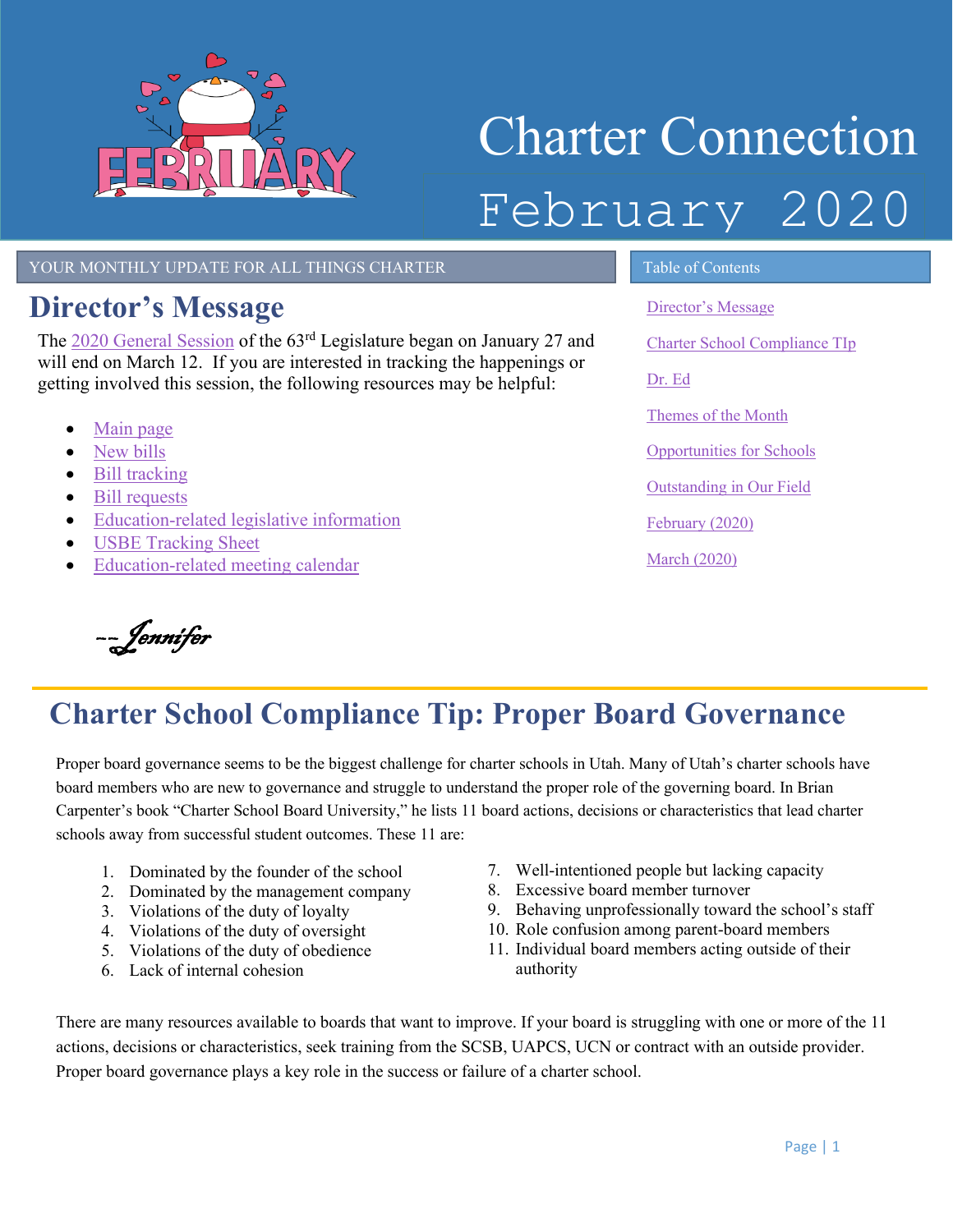# <span id="page-1-0"></span>**Dear Dr. Ed,**

As spring gets closer and closer, I feel myself thinking a lot about change. I know my teachers feel it too. Some are looking for new positions, some are retiring, some are staying home, or coming back. Change seems to be one of the biggest constants we have as school leaders. Whether it is me, or one of my employees, how can I best plan for changes and make sure my school stays as strong as it is today?

Sincerely,

Curious about Change

#### Dear Curious,

Great question! Did you know the Hanover Research Team found that for most schools, current hiring practices often rely on "replacement filling," which entails waiting for a position to become vacant before searching for qualified candidates. This retroactive process leaves new appointees with little direction, and can exacerbate turnover.

Succession planning, or "proactive filling," can be used to build a supply of teachers and leaders by anticipating future needs and preparing for vacancies ahead of time. Succession plans use foresight to develop objectives and evaluative criteria in order to measure the success of the program and to continue to place qualified candidates in appropriate roles.

While there are numerous ways to develop successful succession models, a key component of any model is an outline, as shown below:

1. Set the Stage: Contemplate the purpose, goals, and expectations of the succession planning process.

2. Plan for the Future: Use succession planning as a process for reflecting on your school's future.

3. Assess Current Landscape Requirements: Build a "leadership code" that explains leadership characteristics and behaviors that drive success in the school.

4. Conduct Effective Evaluations: Without honest discourse about an individual's strengths and weaknesses, proactive development opportunities cannot be deliberately pursued. 5. Assess Mobility: Complete a deep bench strength analysis, which yields measures concerning the depth of leadership talent within the organization.

6. Develop Leaders to Fill the Gaps: Each participant should have an individualized development plan. The plan should ask such questions as: For what key position should this person be prepared? What kinds of competencies should be developed? What are the individual's career objectives?

7. Create Individual Transition Plans: Ideally, the replacement of individuals should involve substantive overlap allowing for on‐the‐job training and a smooth handoff of responsibility. 8. (Re)Assess Your Program: Understand that succession planning is a fluid and continual process, and requires regular assessment and adjustment.

––Dr. Ed U. Cation (from HanoverResearch.com)

### **Theme of the Month**

In the October 2019 newsletter, we mentioned that starting with fiscal year 2021, the State Auditor's Office (SAO) would start requiring that all Utah charter schools report their annual financial statements under GASB. The SAO has revised their conclusion. Please see Auditor Alert 2019-01 REVISED DRAFT at: [https://gallery.mailchimp.com/5f233bf90eb35eff2448bc48e/files/e30ce5c9-61a7-43a1-bf23-](https://gallery.mailchimp.com/5f233bf90eb35eff2448bc48e/files/e30ce5c9-61a7-43a1-bf23-dc139bdbce17/2019_01_Source_of_GAAP_for_Charter_Schools_Revised_Draft.pdf)

[dc139bdbce17/2019\\_01\\_Source\\_of\\_GAAP\\_for\\_Charter\\_Schools\\_Revised\\_Draft.pdf](https://gallery.mailchimp.com/5f233bf90eb35eff2448bc48e/files/e30ce5c9-61a7-43a1-bf23-dc139bdbce17/2019_01_Source_of_GAAP_for_Charter_Schools_Revised_Draft.pdf)

Initially, the SAO moved to require GASB reporting for all charter schools because charter schools were deemed governmental entities that could be dissolved when it terminated its agreement with the State Charter School Board (SCSB) and school property was reverted back to the SCSB after settlement of all outstanding obligations. However, the SAO is not aware of any charter school agreement containing a clause that requires unilateral dissolution as a result of an action taken by the SCSB or the Utah State Board of Education (USBE). Since the state cannot dissolve a closed charter school, it doesn't completely meet the requirement to be a governmental entity. In conclusion, the revised draft states that, Utah charter schools that are component units of school districts and institutions of higher education must follow GASB. All other charter schools must follow FASB unless that specific school meets at least one of the criteria specified by GASB.

In addition, the SOA, the USBE, and the SCSB are working on adopting language that would require charter schools to report their ending program and restricted fund balances in their annual financial statements which would tie to the ending total net asset balance. If you have any feedback, suggestions, or concerns about reporting your ending program and restricted fund balances, please send them directly to Stewart Okobia at [Stewart.Okobia@schools.utah.gov](mailto:Stewart.Okobia@schools.utah.gov)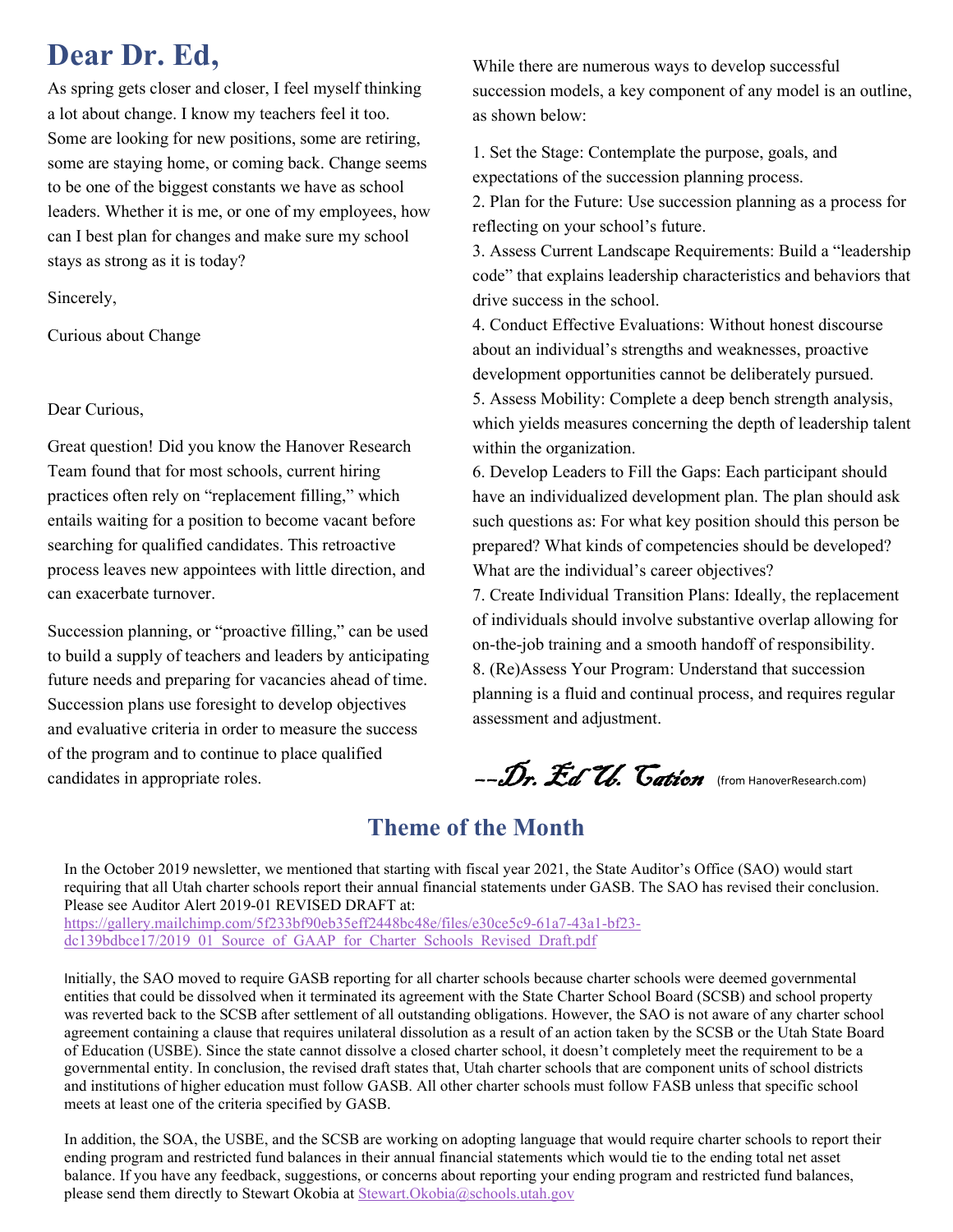# Opportunities for Schools

- <span id="page-2-0"></span>• Has your charter school governing board done its annual training on the Open and Public Meetings Act yet? The Office of the State Auditor has a training for you [http://training.auditor.utah.gov/cours](http://training.auditor.utah.gov/courses/open-and-public-meetings-act-2019) [es/open-and-public-meetings-act-](http://training.auditor.utah.gov/courses/open-and-public-meetings-act-2019)[2019](http://training.auditor.utah.gov/courses/open-and-public-meetings-act-2019)
- The State Charter School Board has a School Calendar Guidance Form available on their website, found here:

<https://www.utahscsb.org/general>

• The State Charter School Board is excited to offer a free professional development seminar for Utah charter schoolteachers and leaders. See the attached flyer for more information. [https://twitter.com/UtahSCSB/status/120](https://twitter.com/UtahSCSB/status/1207393088236347399?s=20) [7393088236347399?s=20](https://twitter.com/UtahSCSB/status/1207393088236347399?s=20) 





# <span id="page-2-1"></span>Outstanding in Our Field

Beehive Science & Technology Academy students Sidor Clare and Kassie Holt have been named Utahns of the year by the Salt Lake Tribune. Way to go! <https://sltrib.com/news/2019/12/25/salt-lake-tribune-readers/>

•

- The National Afterschool Alliance (NAA) has selected Ms. Susie Estrada (Dual Immersion Academy) as one of NAA'S Next Generation of Afterschool Leaders 2020! Awesome! [https://naaweb.org/naas-next](https://naaweb.org/naas-next-generation-of-afterschool-leaders-2020#SusieEstrada)[generation-of-afterschool-leaders-2020#SusieEstrada](https://naaweb.org/naas-next-generation-of-afterschool-leaders-2020#SusieEstrada)
- Dual Immersion Academy's Jazmeen Gonzales was awarded as January 2020's Employee of the Month of SCSB Authorized Schools for being the glue that holds DIA together. Congrats!
- On Martin Luther King Jr. Day, students from Ascent Academies performed the National Anthem at the Maverik Center as the Utah Grizzlies battled the Idaho Steelheads.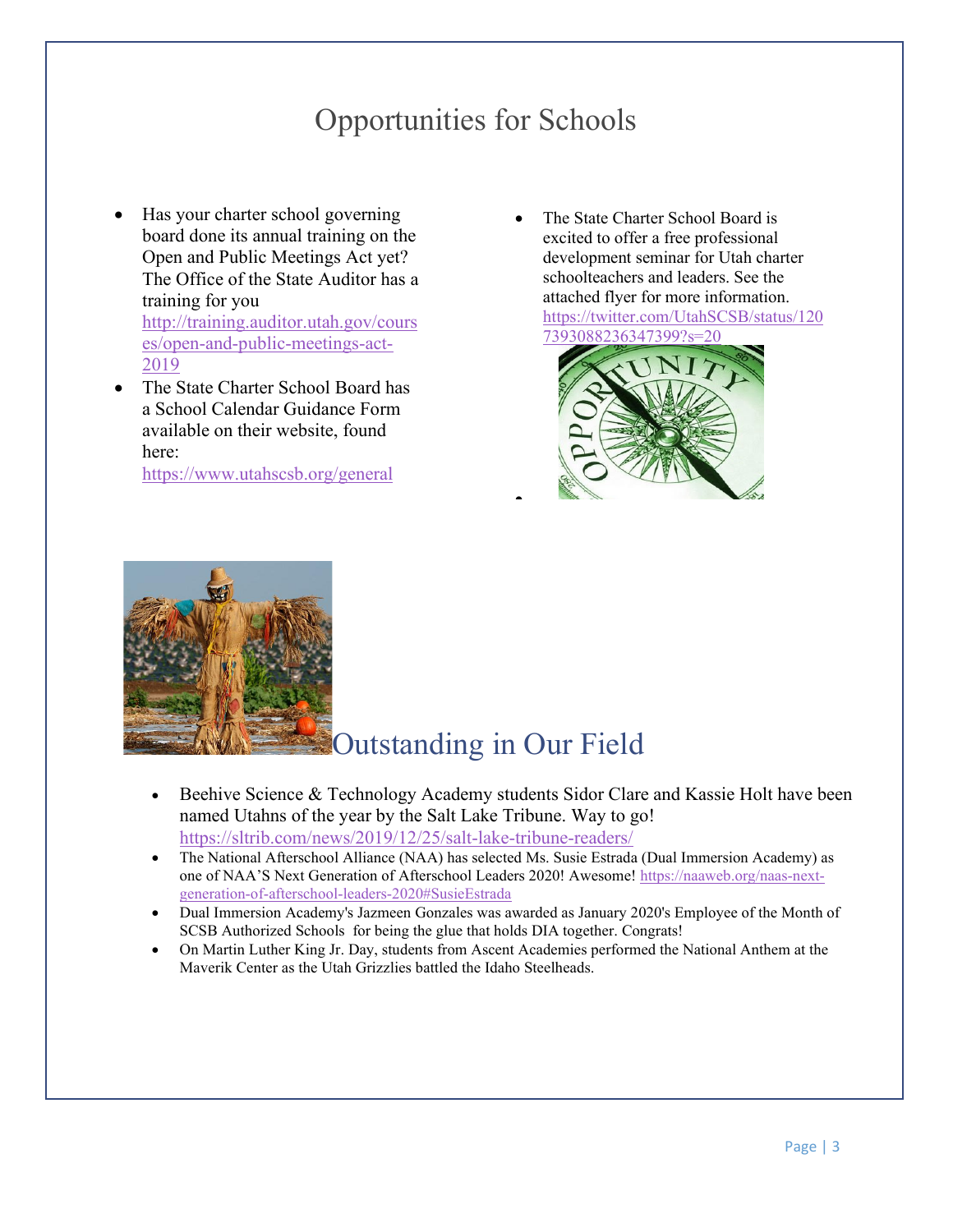# **February 2020**

<span id="page-3-0"></span>

| Monday         | <b>Tuesday</b>          | Wednesday               | Thursday       | Friday            | Saturday     | <b>Sunday</b>  |
|----------------|-------------------------|-------------------------|----------------|-------------------|--------------|----------------|
|                |                         |                         |                |                   | $\mathbf{1}$ | $\overline{2}$ |
|                |                         |                         |                |                   |              |                |
|                |                         |                         |                |                   |              |                |
|                |                         |                         |                |                   |              |                |
|                |                         |                         |                |                   |              |                |
|                |                         |                         | <b>USBE</b>    | <b>USBE</b>       |              |                |
|                |                         |                         | <b>Meeting</b> | <b>Committees</b> |              |                |
| $\overline{3}$ | $\overline{\mathbf{4}}$ | $\overline{\mathbf{5}}$ | 6              | $\overline{7}$    | 8            | 9              |
| $SCSB$         |                         |                         | <b>SCSB</b>    |                   |              |                |
| Hearing/       |                         |                         | <b>Meeting</b> |                   |              |                |
| Charter        | 11                      | 12                      |                |                   | 15           | 16             |
| Directors      |                         |                         | 13             | 14                |              |                |
| 10             |                         |                         |                |                   |              |                |
| President's    |                         |                         |                |                   |              |                |
| Day            |                         |                         |                |                   |              |                |
|                |                         |                         |                |                   |              |                |
| $17\,$         | 18                      | 19                      | 20             | 21                | 22           | 23             |
|                |                         |                         |                |                   |              |                |
|                |                         |                         |                |                   |              |                |
| 24             |                         |                         | 27             | 28                | 29           |                |
|                | 25                      | 26                      |                |                   |              |                |
|                |                         |                         |                |                   |              |                |
|                |                         |                         |                |                   |              |                |
|                |                         |                         |                |                   |              |                |

# **March 2020**

<span id="page-3-1"></span>

| <b>Monday</b>    | <b>Tuesday</b> | Wednesday               | Thursday       | Friday      | <b>Saturday</b> | <b>Sunday</b> |
|------------------|----------------|-------------------------|----------------|-------------|-----------------|---------------|
|                  |                |                         |                |             |                 |               |
|                  |                |                         |                |             |                 |               |
|                  |                |                         |                |             |                 |               |
|                  |                |                         |                |             |                 | 1             |
|                  |                |                         | <b>USBE</b>    | <b>USBE</b> |                 |               |
|                  |                |                         | <b>Meeting</b> | Committees  |                 |               |
| $\mathbf{2}$     | $\mathbf{3}$   | $\overline{\mathbf{4}}$ | 5              | 6           | $\overline{7}$  | 8             |
| <b>Charter</b>   |                |                         | <b>SCSB</b>    |             |                 |               |
| <b>Directors</b> |                |                         | <b>Meeting</b> |             |                 |               |
| 9                | 10             | 11                      | 12             | 13          | 14              | 15            |
|                  |                |                         |                |             |                 |               |
|                  |                |                         |                |             |                 |               |
| 16               | 17             | 18                      | 19             | 20          | 21              | 22            |
|                  |                |                         |                |             |                 |               |
|                  |                |                         |                |             |                 |               |
|                  |                |                         |                |             |                 |               |
| 23               | 24             | 25                      | 26             | 27          | 28              | 29            |